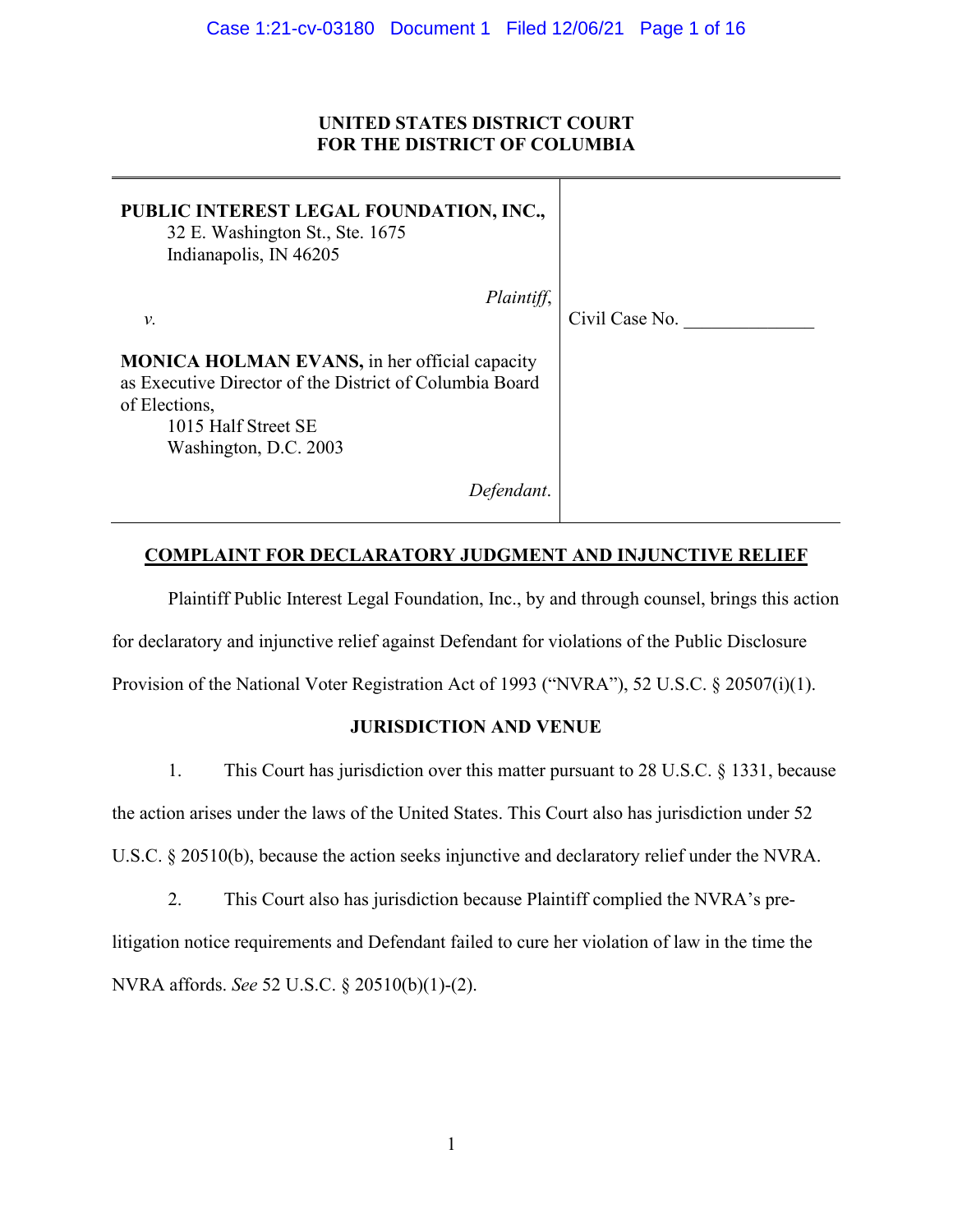### Case 1:21-cv-03180 Document 1 Filed 12/06/21 Page 2 of 16

3. Venue in this Court is proper under 28 U.S.C. § 1391(b)(1), because the

Defendant resides in this district, and under 28 U.S.C. § 1391(b)(2), because a substantial part of the events or omissions giving rise to the claim occurred in this district.

#### **PARTIES**

4. The Public Interest Legal Foundation, Inc. ("Foundation") is a non-partisan,  $501(c)(3)$  public interest organization incorporated and based in Indianapolis, Indiana. The Foundation promotes the integrity of elections nationwide through research, education, remedial programs, and litigation. The Foundation regularly utilizes the NVRA's Public Disclosure Provision and state and federal open records laws that require government records be made available to the public. Using records and data compiled through these open records laws, the Foundation analyzes the programs and activities of state and local election officials in order to determine whether lawful efforts are being made to keep voter rolls current and accurate in accordance with federal and state law, and to determine whether eligible registrants have been improperly removed from voter rolls. The Foundation also uses records and data to produce and disseminate reports, articles, blog and social media posts, and newsletters in order to advance the public education aspect of its organizational mission.

5. Defendant Monica Holman Evans is the Executive Director of the District of Columbia State Board of Elections. Defendant has been designated as the District of Columbia's chief election official "to be responsible for coordination of State responsibilities under th[e] [NVRA]." 52 U.S.C. § 20509. Defendant is sued in her official capacity only.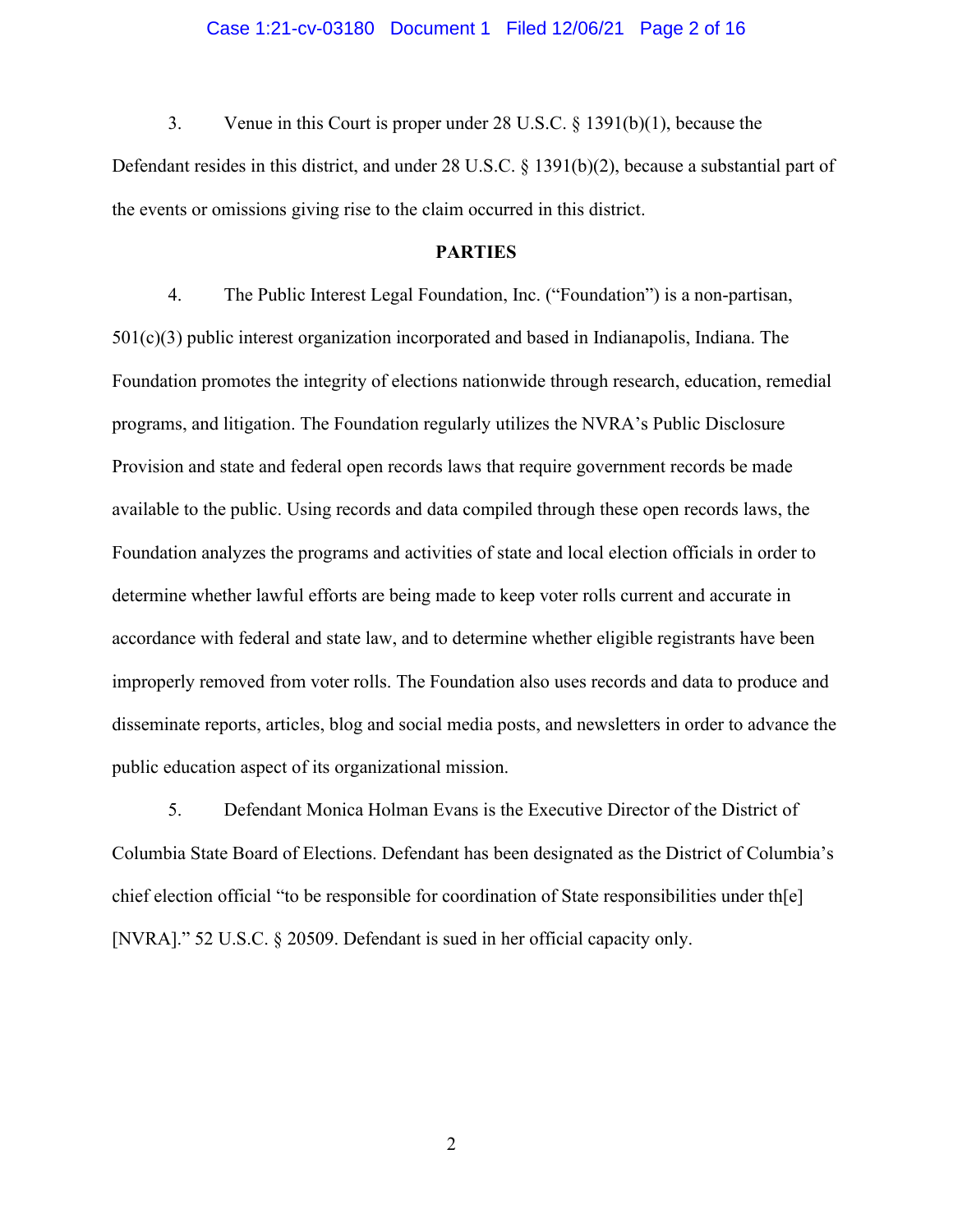#### **BACKGROUND**

# *The NVRA*

6. The NVRA provides, in relevant part, "Each State shall maintain for at least 2 years and shall make available for public inspection and, where available, photocopying at a reasonable cost, all records concerning the implementation of programs and activities conducted for the purpose of ensuring the accuracy and currency of official lists of eligible voters[.]" 52 U.S.C. § 20507(i)([1](#page-2-0)) (hereafter, the "Public Disclosure Provision").<sup>1</sup>

7. As used in the NVRA, "the term 'State' means a State of the United States and the District of Columbia[.]" 52 U.S.C. § 20502(4).

8. The Public Disclosure Provision "embodies Congress's conviction that Americans who are eligible under law to vote have every right to exercise their franchise, a right that must not be sacrificed to administrative chicanery, oversights, or inefficiencies." *Project Vote/Voting for Am., Inc. v. Long*, 682 F.3d 331, 334-35 (4th Cir. 2012).

9. The Public Disclosure Provision is designed to "ensure that election officials are fulfilling their list maintenance duties" and is "available to any member of the public." *Bellitto v. Snipes*, No. 16-cv-61474, 2018 U.S. Dist. LEXIS 103617, at \*12 (S.D. Fla. Mar. 30, 2018). The Public Disclosure Provision "convey[s] Congress's intention that the public should be monitoring the state of the voter rolls and the adequacy of election officials' list maintenance programs. Accordingly, election officials must provide full public access to all records related to their list maintenance activities, including their voter rolls." *Id*. at \*12-13.

<span id="page-2-0"></span> $<sup>1</sup>$  The records described by the Public Disclosure Provision are common referred to as "voter list maintenance"</sup> records."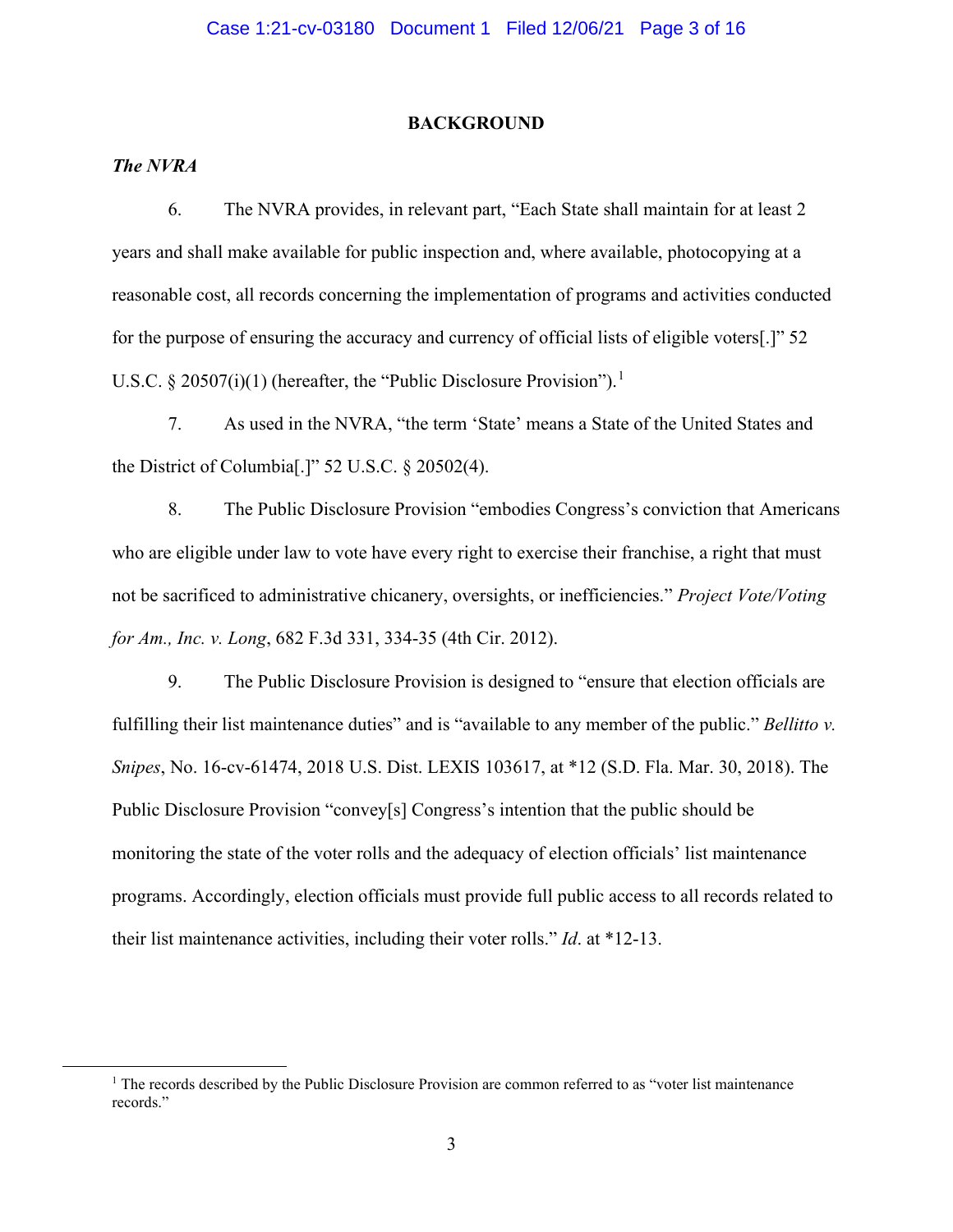### *The Electronic Registration Information Center*

10. The Electronic Registration Information Center ("ERIC") "is a non-profit organization with the sole mission of assisting states to improve the accuracy of America's voter rolls and increase access to voter registration for all eligible citizens." Home,

https://ericstates.org/.

11. ERIC is "is managed by a Board of Directors comprised of a representative from each member state – either its chief election official or their designee." ERIC: Summary of Membership Guidelines and Procedures, https://ericstates.org/wpcontent/uploads/2019/06/ERIC-Membership-Summary-v20190603.pdf (last accessed Dec. 1,

2021) (hereafter, "ERIC Membership Guidelines").

12. ERIC "[m]embers pay a one-time membership fee of \$25,000" and "annual dues." *Id*.

13. The District of Columbia has been a member of ERIC since [2](#page-3-0)012.<sup>2</sup> See ERIC 2017 Annual Report at 9, https://ericstates.org/wp-

content/uploads/2019/01/FINAL\_ERIC\_2017\_Annual\_Report.pdf (last accessed Dec. 1, 2021) (hereafter, "ERIC Annual Report").

14. All members of ERIC, including the District of Columbia, signed the ERIC "Membership Agreement," which "sets forth the terms and conditions of membership" in ERIC. ERIC Bylaws, Article II, Section 3 (PDF page 4), https://ericstates.org/wp-

<span id="page-3-0"></span><sup>&</sup>lt;sup>2</sup> According to ERIC's website, as of October 2021, the following are members of ERIC: "Alabama, Alaska, Arizona, Colorado, Connecticut, Delaware, Florida, Georgia, Illinois, Iowa, Kentucky, Louisiana, Maine, Maryland, Michigan, Minnesota, Missouri, Nevada, New Mexico, Ohio, Oregon, Pennsylvania, Rhode Island, South Carolina, Texas, Utah, Vermont, Virginia, Washington, West Virginia, and Wisconsin. The District of Columbia is also a member. (31 states plus D.C.)." FAQs, Which States Are Members of ERIC?, https://ericstates.org/.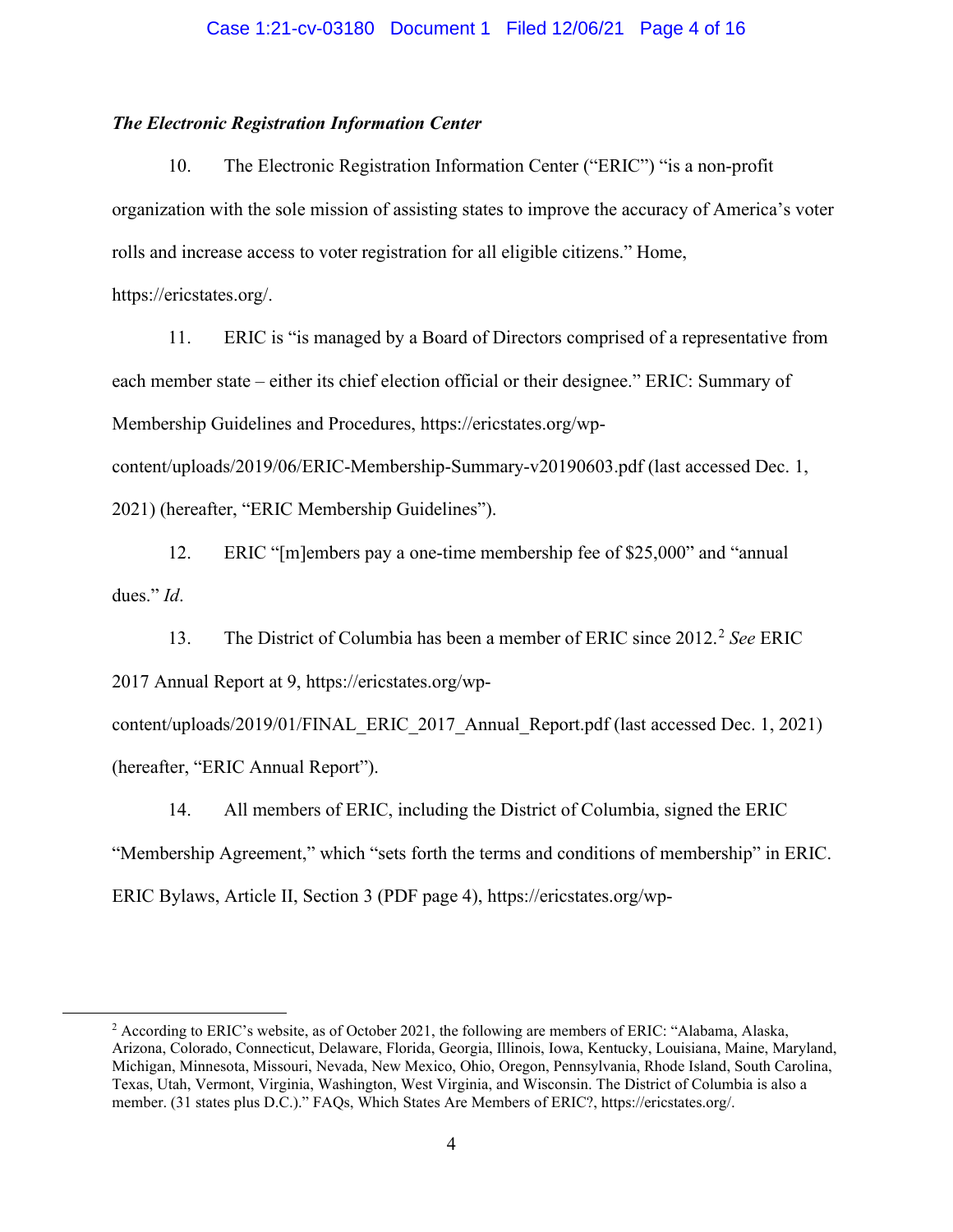#### Case 1:21-cv-03180 Document 1 Filed 12/06/21 Page 5 of 16

content/uploads/2020/02/ERIC\_Bylaws\_01-2020.pdf (hereafter, "ERIC Bylaws") (last accessed Dec. 1, 2021).

15. The ERIC Membership Agreement requires the District of Columbia to provide the following to ERIC "every sixty (60) days":

- "(1) all inactive and active voter files" and,
- "(2) all licensing or identification contained in the motor vehicles database."

ERIC Bylaws, Exhibit A (Membership Agreement) at Section 2(b) (PDF page 17).

16. The District of Columbia must also "use its best efforts to transmit, on a regular basis, data relating to individuals that exists in the records of other agencies within its jurisdiction that perform any voter registration functions, including, but not limited to, those required to perform voter registration pursuant to the National Voter Registration Act[.]" ERIC Bylaws, Exhibit A (Membership Agreement) at Section 3 (PDF page 17).

17. ERIC "process[es] data that relates to the maintenance of [Members'] voter registration lists and provide[s] regular (at least on a monthly basis) reports to [each] Member." ERIC Bylaws, Exhibit A (Membership Agreement) at Preamble (PDF page 16).

18. From ERIC, "[e]ach member state receives reports that show voters who have moved within their state, voters who have moved out of state, **voters who have died**, duplicate registrations in the same state and individuals who are potentially eligible to vote but are not yet registered." FAQs, What Reports Do States Receive From ERIC, https://ericstates.org/ (emphasis added).

19. "The Social Security Death Master File, sometimes referred to as the 'Social Security Death Index,' is used by ERIC to identify voters who have died so that they can be removed from ERIC states' voter rolls." ERIC Annual Report at 6.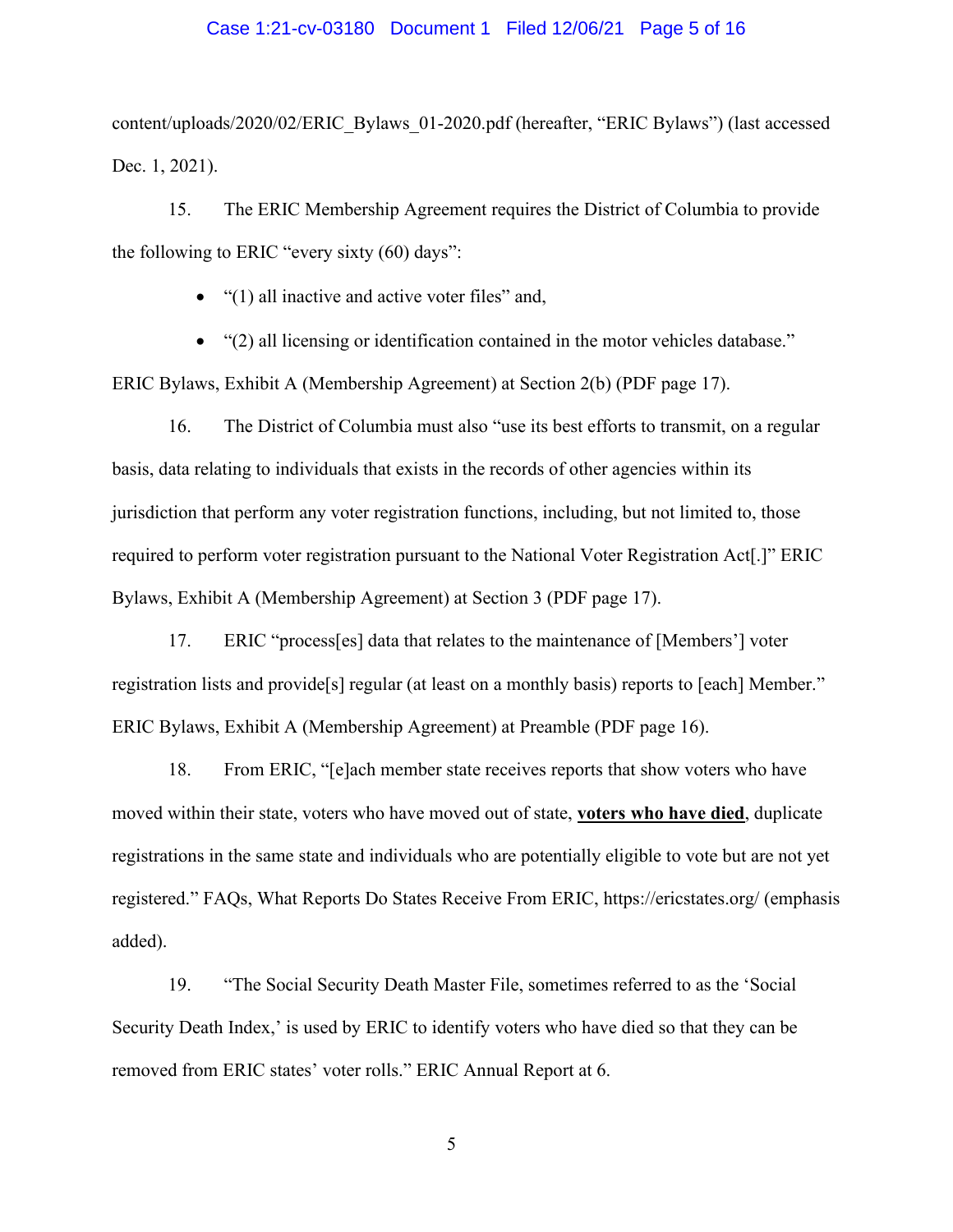### Case 1:21-cv-03180 Document 1 Filed 12/06/21 Page 6 of 16

20. The District of Columbia receives reports from ERIC showing registrants who are deceased or likely deceased (hereafter "ERIC Deceased Reports").

21. When the District of Columbia receives ERIC Deceased Reports, the District of Columbia is required to, "at a minimum, initiate contact with that voter in order to correct the inaccuracy or obtain information sufficient to inactivate or update the voter's record." *Id*. at 5(b) (PDF page 20).

22. The ERIC Membership Agreement provides that the District of Columbia "has ninety (90) days after the data was sent to initiate contact with at least 95% of the voters on whom data indicating a record was inaccurate or out-of-date … was provided." *Id*.

23. The ERIC Membership Agreement provides further, "Within ten (10) business days of the ninetieth day, [the District of Columbia] shall provide a written certification to the Executive Director of ERIC that Member has complied or not complied with" the requirements described in paragraphs 21 and 22. *Id*.

24. "All voter registration list maintenance activity based on information provided by ERIC must be conducted under the strict guidelines of the National Voter Registration Act (NVRA)." ERIC Membership Guidelines, "Membership Requirements."

25. On information and belief, the District of Columbia uses ERIC Deceased Reports to conduct list maintenance programs and activities required by the NVRA, including cancellation of registrations belonging to deceased individuals. *See* 52 U.S.C. § 20507(a)(4)(A).

26. ERIC claims it has identified more than 390,000 deceased individuals on its members' voter rolls since 2013. ERIC, List Maintenance, https://ericstates.org/statistics/.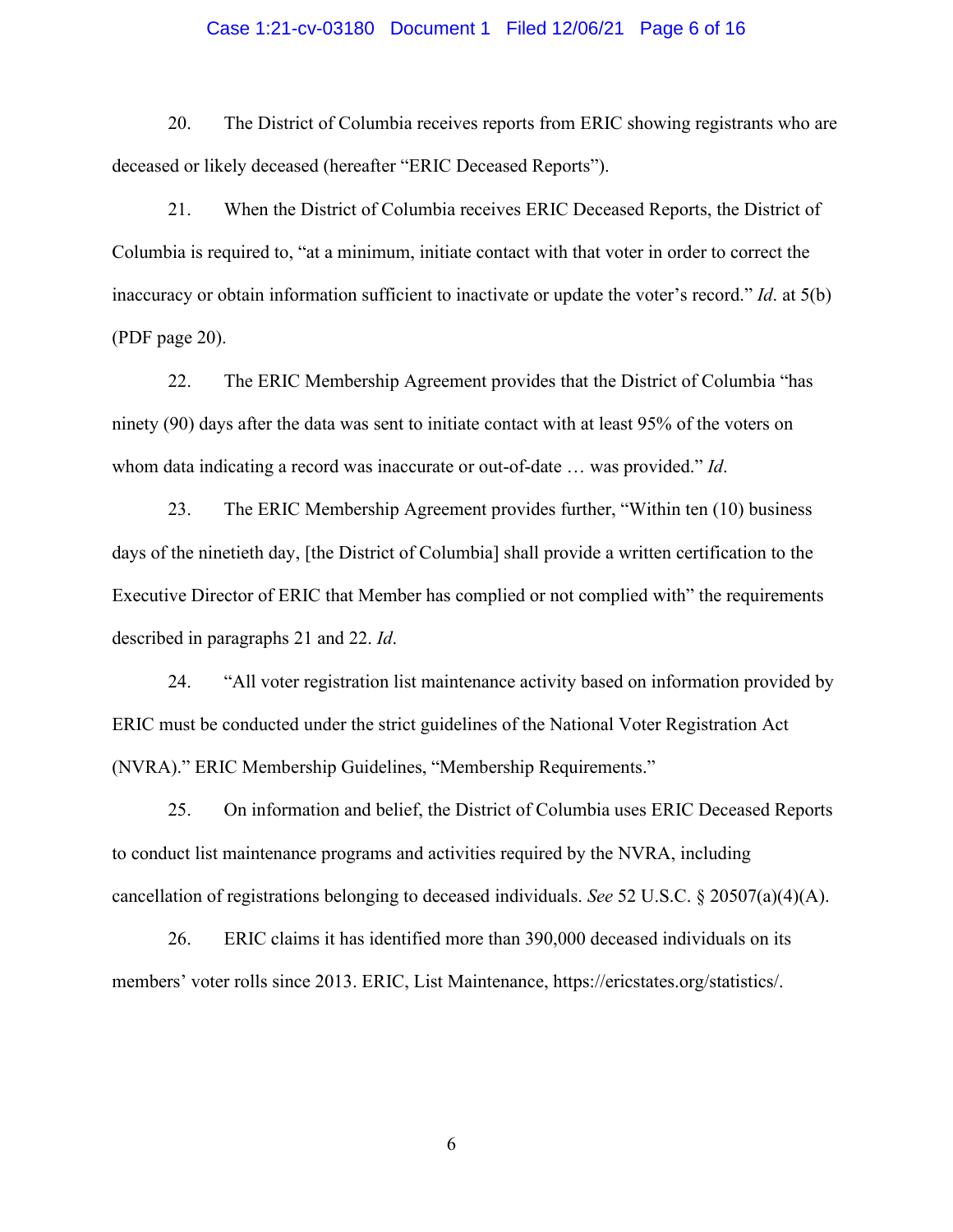### Case 1:21-cv-03180 Document 1 Filed 12/06/21 Page 7 of 16

#### *District of Columbia's Program to Remove Deceased Registrants May Violate Federal Law*

27. In 2016, the Office of the District of Columbia Auditor ("ODCA") "examined the voter registration policies and practices of the [Board of Elections] and the [Voter Registration Agencies] to determine whether they comply with relevant federal and District voter registration requirements and whether they reflect best practices in election administration nationwide." ODCA, The District of Columbia Voter File: Compliance with Law and Best Practices at 2 (PDF page 4), June 7, 2016, Revised July 26, 2016, *available at* http://dcauditor.org/wpcontent/uploads/2018/07/The-District-of-Columbia-Voter-File-Compliance-with-Law-and-Best-Practices 0.pdf (last accessed Dec. 1, 2021) (hereafter, the "ODCA Report").

28. The ODCA "found that the BOE's compliance efforts lacked effective policies and procedures as well as monitoring and enforcement to ensure the removal of **deceased voter records**, duplicate voter records, and correct voter records with inaccurate birth years from the District's voter file, as required." ODCA Report at 4 (PDF page 6) (emphasis added).

29. The image below—which appears in the ODCA Report—"summarizes [ODCA's] findings of the BOE's compliance with federal and District voter file maintenance requirements. ODCA Report at 4 (PDF page 6).

|                           | <b>Requirement</b>                                                        | <b>Status</b>        |  |
|---------------------------|---------------------------------------------------------------------------|----------------------|--|
|                           | <b>Conduct Biennial Mail Canvass</b>                                      | Compliant            |  |
|                           | <b>Correct Inaccurate Birth Years</b>                                     | Non-Compliant        |  |
| <b>Board of Elections</b> | Secure Monthly Reports of Incarcerated Felons from<br>D.C. Superior Court | Non-Compliant        |  |
|                           | <b>Remove Incarcerated Felons from Voter File</b>                         | Compliant            |  |
|                           | Secure Monthly Reports of Decedents from Mayor                            | Non-Compliant        |  |
|                           | <b>Remove Decedents from Voter File</b>                                   | Non-Compliant        |  |
|                           | <b>Remove Duplicate Voter Registrations</b>                               | <b>Non-Compliant</b> |  |

|  |  |  |  | Figure 1: Compliance with Federal and District Voter File Maintenance |
|--|--|--|--|-----------------------------------------------------------------------|
|--|--|--|--|-----------------------------------------------------------------------|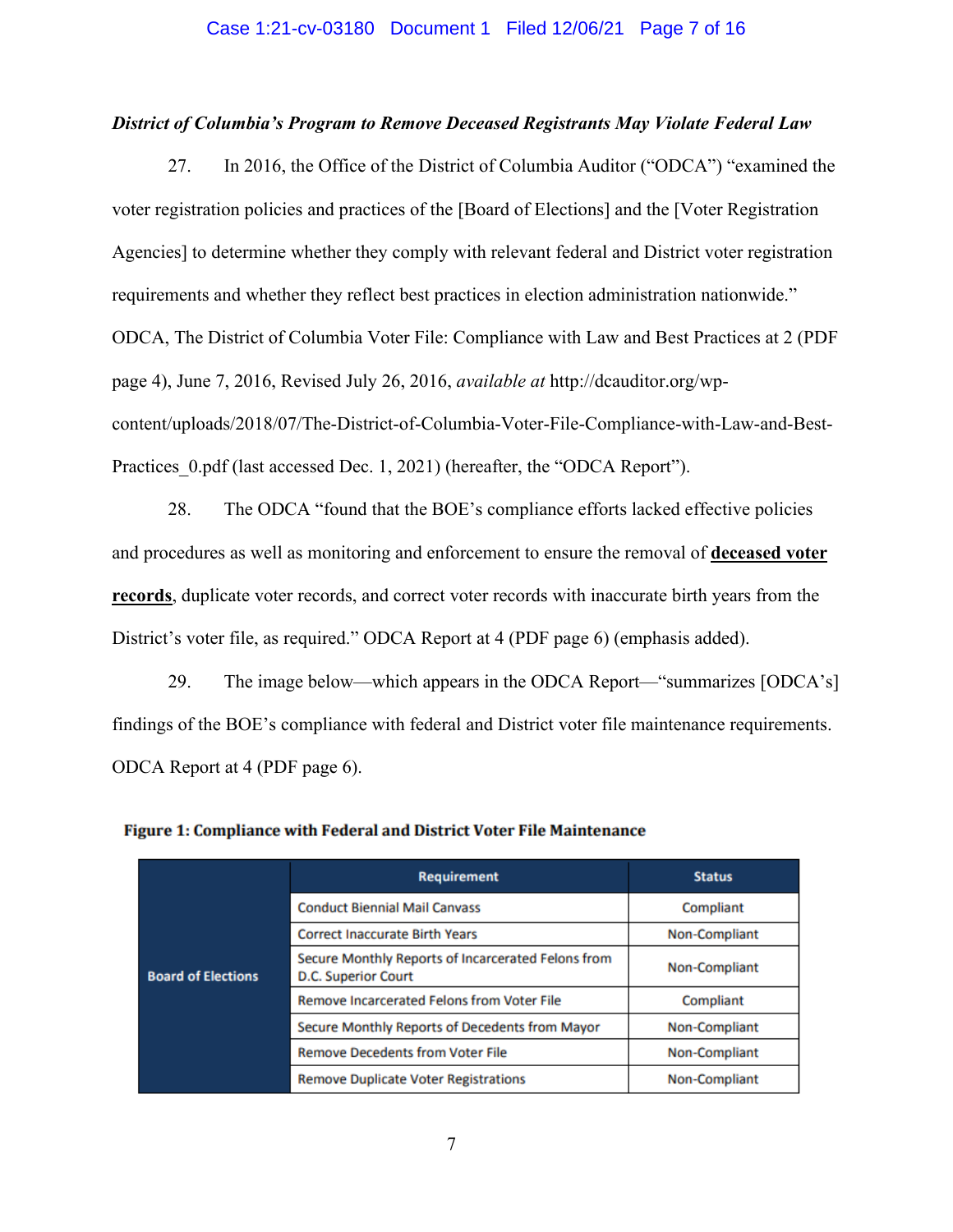30. Regarding deceased registrants, the ODCA reported the following:

District law requires that the BOE obtain monthly reports from the Mayor regarding decedents 18 years of age or older in the District of Columbia." Federal law requires that local election officials regularly remove the names of voters who are ineligible because of death of the registrant. The BOE provided the Auditor with the names of 243 decedents. We picked a sample of 33 decedents whose dates of death ranged from January 30, 2011, through December 6, 2014. We compared the list of 33 decedents against the District's November 4, 2015 voter list and found that the voter file contained the names of all 33 decedents. The BOE informed the Auditor that the names of the 33 decedents from our sample had not been removed from the voter file because the BOE needed further verification to do so. The BOE, however, was unable to provide evidence that this verification was requested from the Mayor, as required. Accordingly, **we found that the BOE did not comply with the applicable federal and District laws regarding the removal of decedents from the voter list**, as referenced above.

ODCA Report at 6-7 (PDF pages 8-9) (emphasis added).

31. In its formal response to the ODCA Report, DCBOE acknowledged that with respect to the 33 decedents, it "did not remove these voters from the registry," and had removed only four from the registry as of the date its response was submitted. ODCA Report (PDF pages 25, 25 n.2).

# *Criticism of ERIC*

32. The accuracy of ERIC reports, on which member states rely to remove registrants from the voter rolls, has been criticized. Barbara Arnwine, the former executive director of the Lawyers' Committee for Civil Rights Under Law, stated, "ERIC should be called ERROR because it's that erroneous and that full of flaws." Palast, *ERIC Crow, Jim Crow's liberal twin* (July 15, 2020), https://www.nationofchange.org/2020/07/15/ericcrow-jim-crows-liberal-twin/ (last accessed Dec. 1, 2021).

33. The Brennan Center for Justice reported the following in a 2019 report:

Wisconsin … reported that although ERIC was helpful in updating more than 25,000 registration addresses in 2017 and 2018, it also resulted in more than 1,300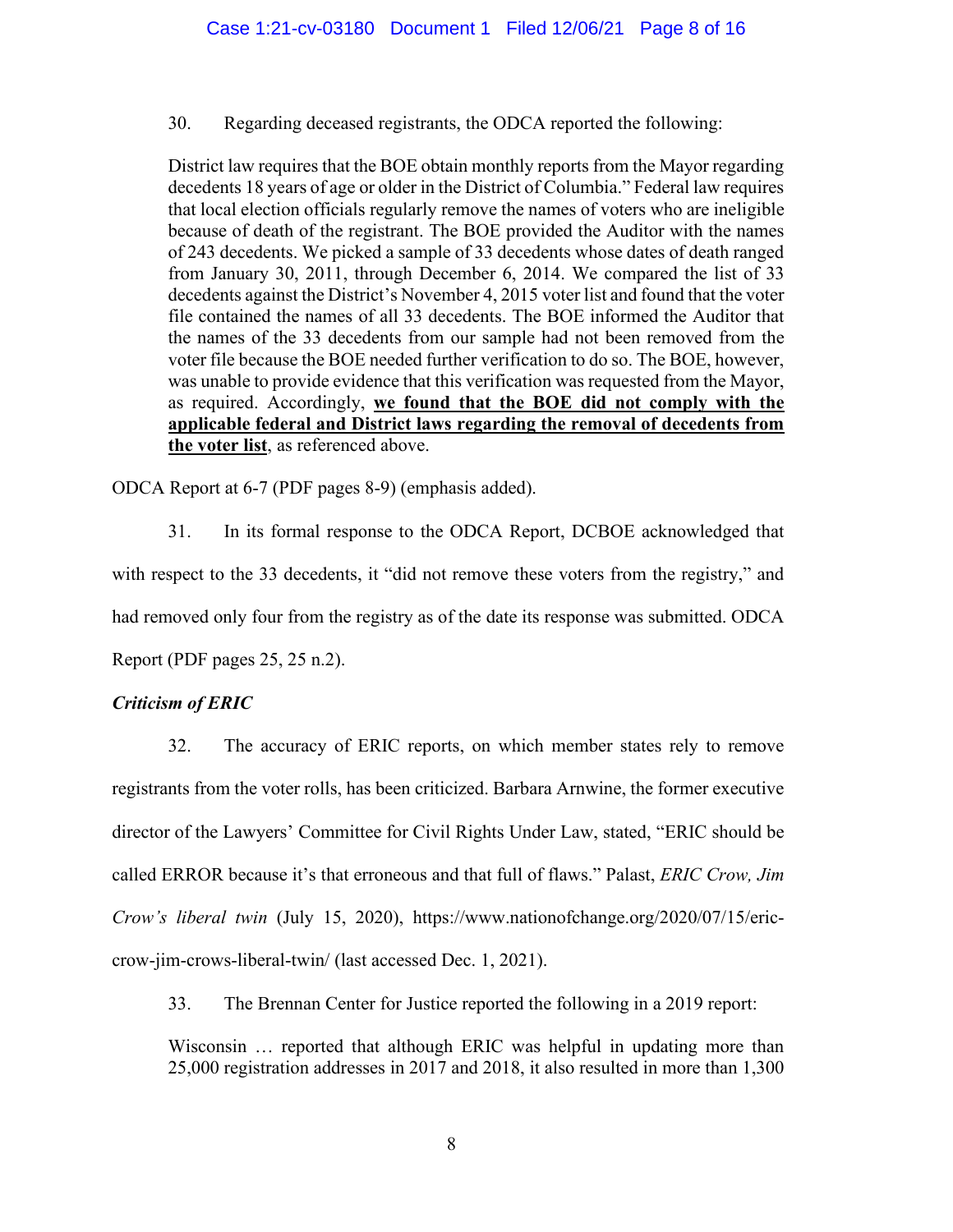voters signing 'supplemental poll lists' at a spring 2018 election, indicating that they had not in fact moved and were wrongly flagged.

Brater et al., Purges: A Growing Threat to the Right to Vote at 9 (2019),

https://www.brennancenter.org/sites/default/files/2019-

08/Report Purges Growing Threat.pdf (last accessed Dec. 1, 2021).

34. Marc Meredith, an associate professor in the Department of Political

Science at the University of Pennsylvania, stated,

While ERIC is usually correct, sometimes they're wrong, and it turns out they're more likely to be wrong in the case where the registrant is a racial or ethnic minority as opposed to a white registrant[.]

Kristen de Groot, Penn Today, The racial burden of cleaning voter rolls (Feb. 24, 2021),

https://penntoday.upenn.edu/news/racial-burden-cleaning-voter-rolls (last accessed Dec. 1,

2021).

35. A Yale University-led study of ERIC in Wisconsin

found that at least 4% of people listed as suspected 'movers' cast ballots in 2018 elections using addresses that were wrongly flagged as out of date. Minority voters were twice as likely as white voters to cast their ballot with their original address of registration after the state marked them as having moved, the study showed.

Yale University, Study uncovers flaws in process for maintaining state voter rolls (Feb. 26,

2021), https://phys.org/news/2021-02-uncovers-flaws-state-voter.html (last accessed Dec. 1,

2021).

36. The Yale study's lead author, political scientist Gregory A. Huber, stated,

**The process of maintaining states' voter-registration files cries out for greater transparency**[.] ... Our work shows that significant numbers of people are at risk of being disenfranchised, particularly those from minority groups. Unfortunately, we don't know enough about the process used to prune voter rolls nationwide to understand why mistakes occur and how to prevent them.

*Id*. (emphasis added).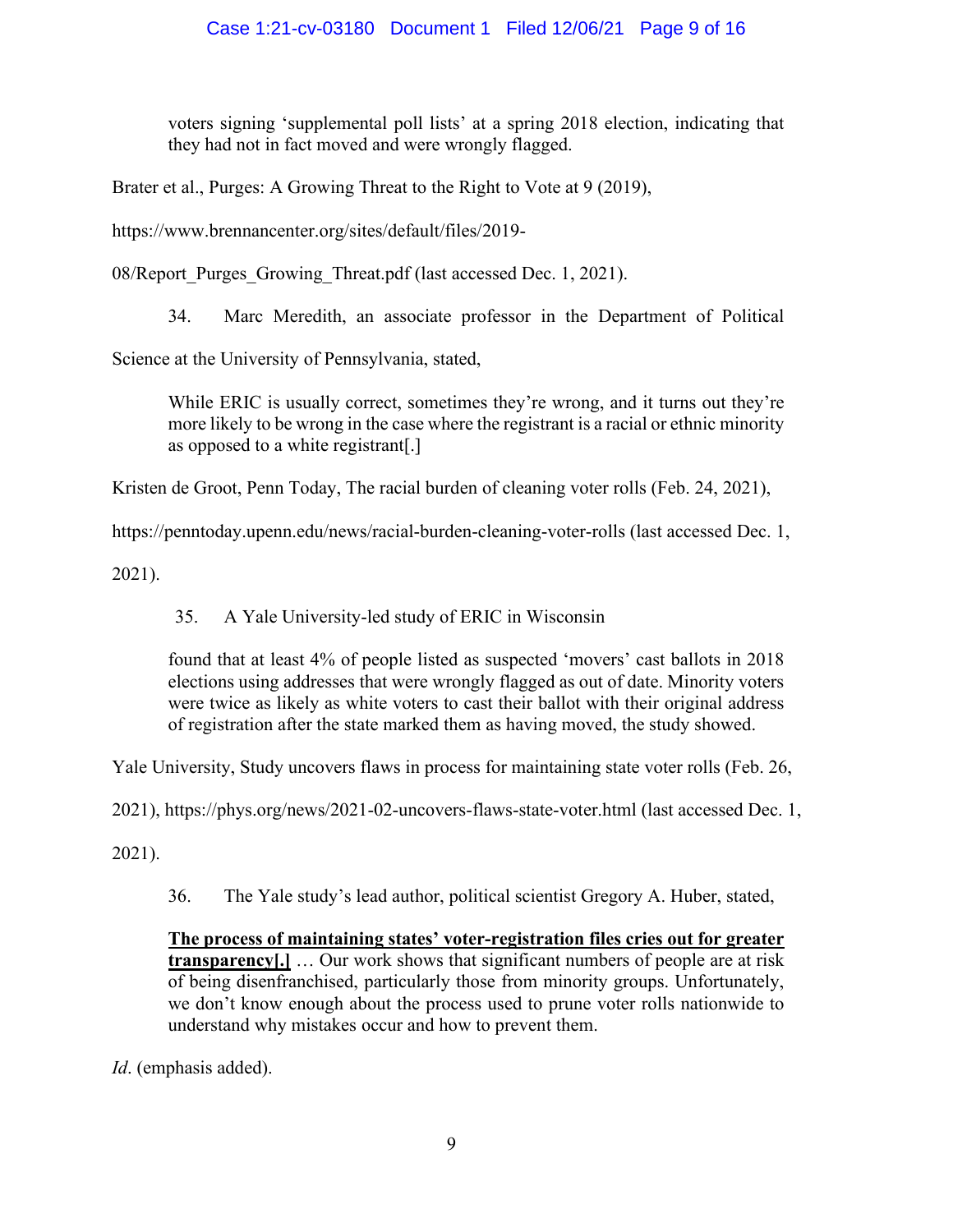### Case 1:21-cv-03180 Document 1 Filed 12/06/21 Page 10 of 16

### *Defendant is Denying the Foundation Access to Voter List Maintenance Records*

37. On June 24, 2021, the Foundation emailed a letter to the District of Columbia Board of Elections ("DCBOE"). The letter requested the following records, pursuant to the NVRA's Public Disclosure Provision:

- 1. All "ERIC Data" received from ERIC during the years 2019, 2020, and 2021 concerning registered voters identified as deceased or potentially deceased.
- 2. All reports and/or statewide-voter-registration-system-generated lists showing all registrants removed from the list of eligible voters for reason of death for the years 2019, 2020, and 2021. Such lists will optimally include unique voter identification numbers, county or locality, full names, addresses, and dates of birth.

Exhibit A (hereafter, the "Request").

38. The Foundation defined "ERIC Data" as the "'data included in reports provided by ERIC' to member states concerning deceased and relocated registrants, and other information related to voter registration list maintenance." Exhibit A at 1 (quoting ERIC Bylaws, Exhibit A (Membership Agreement) at Section 4(a) (PDF page 18)).

39. On June 30, 2021, DCBOE acknowledged the Foundation's Request via email and stated that the Request would be processed by July 16, unless a 10-day extension was needed.

40. On June 30, 2021, DCBOE denied via email the Foundation's request for voter

identification numbers and "other information that is confidential under DCMR 3-510.5."

41. On July 15, 2021, DCBOE stated via email that DCBOE was seeking a 10 business-day extension pursuant to D.C. Code  $\S$  2-532(d)(1), (d)(2)(A).

42. On July 16, 2021, DCBOE denied via email the Foundation's request for ERIC Deceased Reports for the years 2019, 2020, and 2021. Exhibit B (hereafter, the "Denial Letter").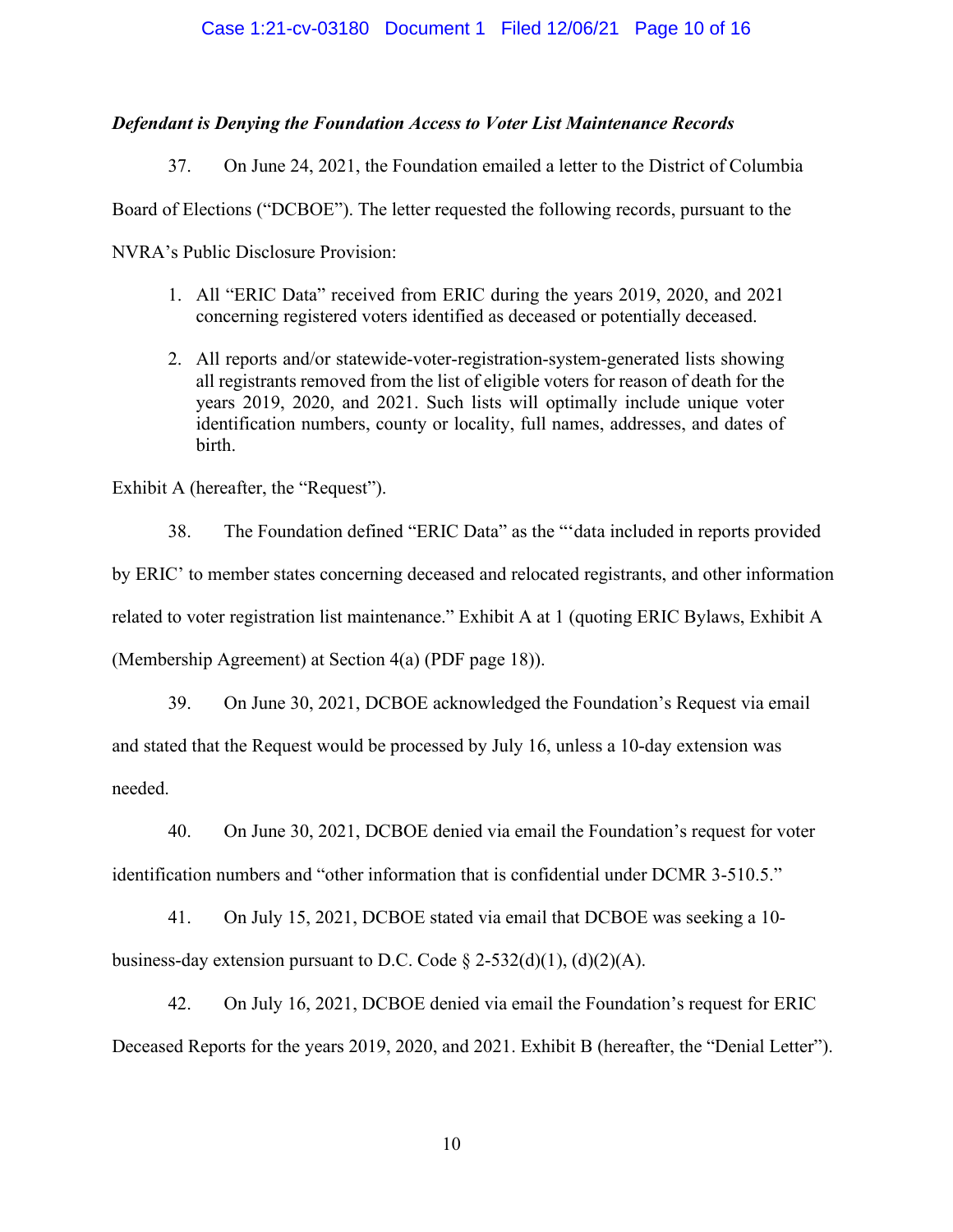### Case 1:21-cv-03180 Document 1 Filed 12/06/21 Page 11 of 16

43. The Denial Letter cited "D.C. Official Code § 2-534(a)(6)" by operation of 15 C.F.R. § 1110 *et seq.* and the federal Driver's Privacy Protection Act ("DPPA"), 18 U.S.C. § 2721(a) as the basis for the denial. Exhibit B at 1-2.

44. DCBOE further cited the "ERIC membership agreement" as authority for denying the Foundation's Request for ERIC Deceased Reports. Exhibit B at 2.

45. The ERIC Membership Agreement prohibits members from disclosing records they are otherwise legally required to disclosure without first obtaining a court order. ERIC Bylaws, Exhibit A (Membership Agreement) at Section 4(a) (PDF page 15) ("Should a Member receive a request to disclose ERIC Data and determines that it is legally obligated, in whole or in part, to comply with such request, it shall not make the disclosure without first obtaining a court order compelling it to do so, a copy of which shall be provided to ERIC.").

46. DCBOE granted in part and denied in part the Foundation's second request. DCBOE provided a list of former registrants removed from the District of Columbia's voter roll for the reason of death during the period January 1, 2019 to June 29, 2021. DCBOE denied the Foundation's request for unique voter identification numbers and dates of birth on the grounds that 3 D.C.M.R. § 510.5 prohibits disclosure of that information. Exhibit B at 2.

### *The Foundation Notified Defendant that She is Violating the NVRA*

47. On July 21, 2021, the Foundation notified then-DCBOE Executive Director, and chief election official, Alice P. Miller that she and the DCBOE are in violation of the NVRA for failure to permit inspection of voter list maintenance records as required by 52 U.S.C. § 20507(i). Exhibit C at 1 (hereafter, the "Notice Letter").

48. The Foundation sent the Notice Letter to Defendant via email and by certified mail through the United States Postal Service.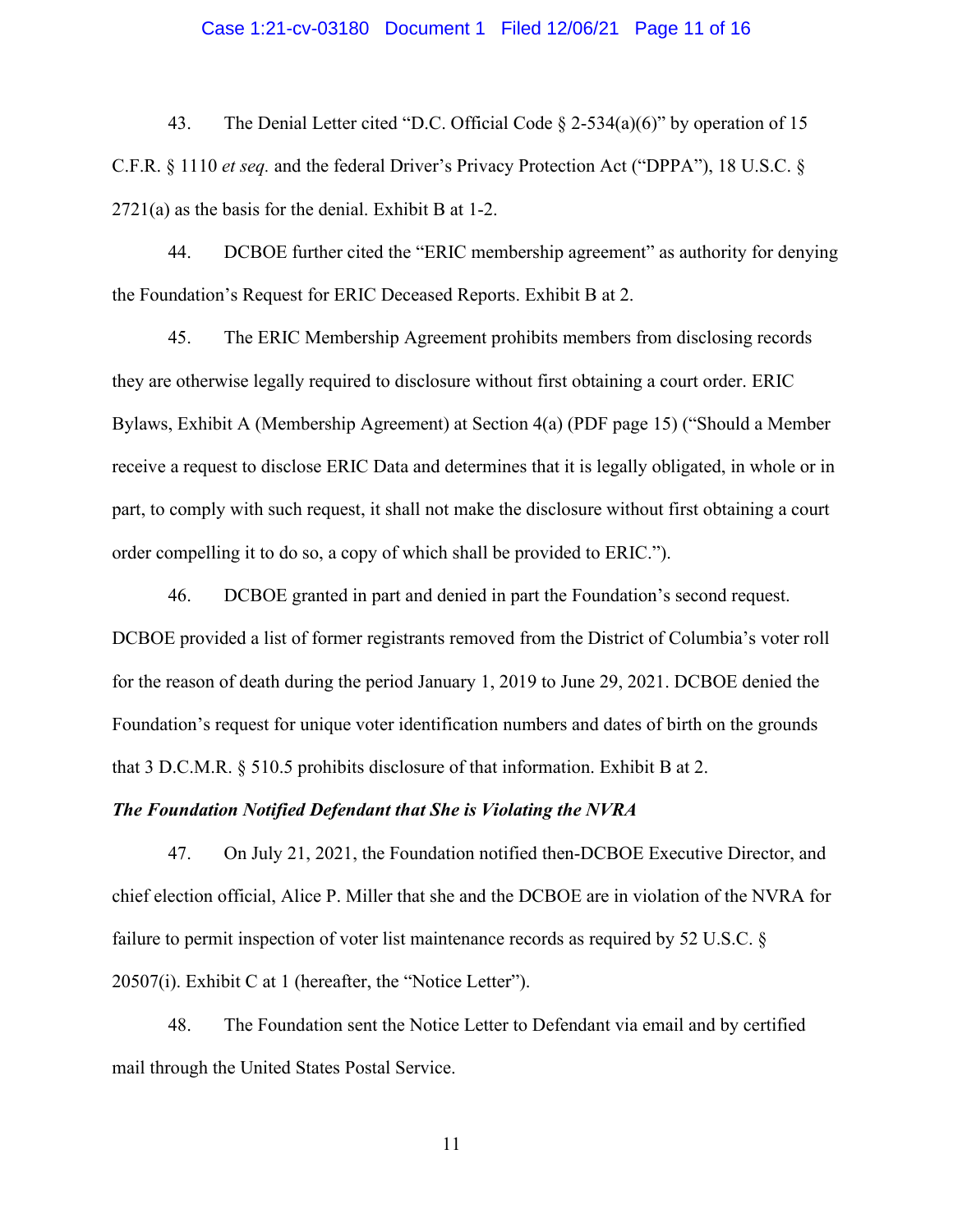# Case 1:21-cv-03180 Document 1 Filed 12/06/21 Page 12 of 16

49. The Notice Letter further notified Defendant that the requested records fall within the scope of the NVRA's Public Disclosure Provision. Exhibit C at 2.

50. The Notice Letter further notified Defendant that litigation may commence against her if the violation to which she was notified was not cured within 90 days of her receipt of the letter. Exhibit C at 2 (citing 52 U.S.C. § 20510(b)(2)).

51. The Foundation complied with the NVRA's pre-litigation notice requirements.

*See* 52 U.S.C. § 20510(b)(1)-(2).

52. In the Notice Letter, the Foundation offered to satisfy its request on the following

# terms:

- 1. The DCBOE shall provide to the Foundation the requested "ERIC Data" reports with unique voter identification numbers. The Foundation will consent, in this instance, to the redaction of all data elements contained in the Limited Access Death Master File ("LADMF") and protected by 15 C.F.R. § 1110 et seq., such as SSN dates of birth, SSN dates of death, SSN death locations, and full/partial SSN numbers.
- 2. The DCBOE shall resubmit to the Foundation the "DECEASED LIST 010119- 062921" Excel file with unique voter identification numbers.

Exhibit C at 3.

# *Defendant Did Not Cure Her Violation in the Time the NVRA Affords*

53. On October 19, 2021, DCBOE responded to the Foundation via email. DCBOE

confirmed its denial of the Foundation's request for ERIC Deceased Reports. Exhibit D.

54. DCBOE also confirmed its denial of the Foundation's request for the voter

identification numbers of registrants removed from the voter roll for reason of death. DCBOE

provided instead the "voter registration system-generated identification numbers," which

DCBOE claims "are unique to each voter." Exhibit D at 3.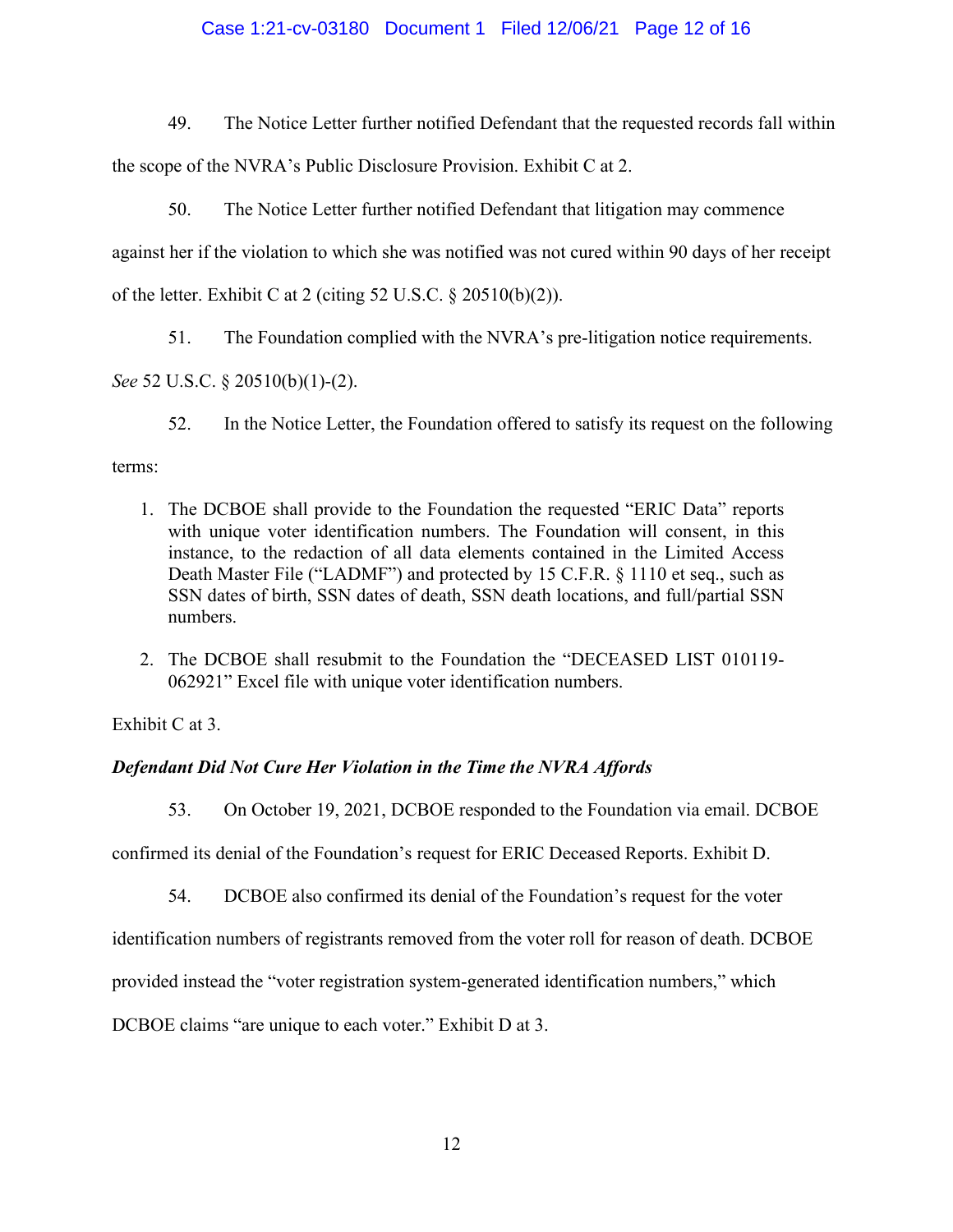### Case 1:21-cv-03180 Document 1 Filed 12/06/21 Page 13 of 16

55. The Foundation has received no further correspondence or records from DCBOE or Defendant.

56. Defendant received notice of her NVRA violation via email on July 21, 2021.

57. Defendant received notice of her NVRA violation via USPS certified mail on July 26, 2021.

58. The NVRA afforded Defendant 90 days to cure her NVRA violation, 52 U.S.C. § 20510(b)(2), a period that expired, at the latest, on October 24, 2021.

59. Defendant did not cure her NVRA violation by October 24, 2021, and as of the date of this pleading, has still not cured her NVRA violation. This action is therefore ripe.

### *D.C. Law and Defendant's Actions Are Harming the Foundation*

60. The requested records are records within the scope of the NVRA's Public Disclosure Provision.

61. The Public Disclosure Provision authorizes and entitles the Foundation to inspect and duplicate, or otherwise receive the requested records.

62. Defendant's violation of the NVRA is causing the Foundation to suffer a concrete informational injury because the Foundation does not have records and information to which it is entitled under federal law. *FEC v. Akins*, 524 U.S. 11, 21 (1998) ("[A] plaintiff suffers an 'injury in fact' when the plaintiff fails to obtain information which must be publicly disclosed pursuant to a statute.").

63. By denying the Foundation the ability to obtain the requested voter list maintenance records, Defendant is also impairing the Foundation's ability to, *inter alia*, (1) assess compliance by the District of Columbia with state and federal voter list maintenance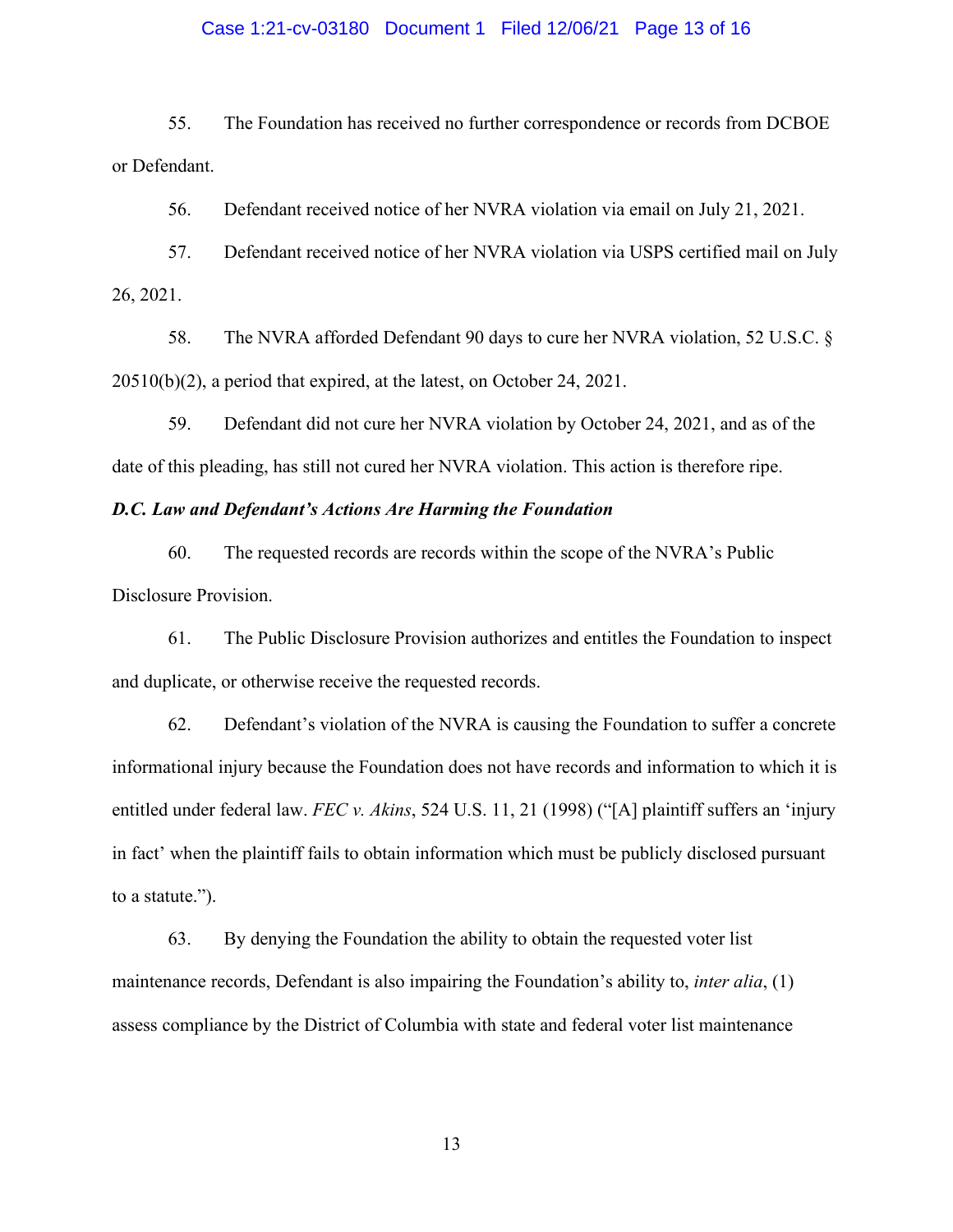#### Case 1:21-cv-03180 Document 1 Filed 12/06/21 Page 14 of 16

obligations and (2) aid the District of Columbia in carrying out its voter list maintenance programs and activities.

64. Defendant's violation of the NVRA is thus frustrating, impeding, and harming the Foundation's efforts to carry out its organizational mission and thereby injuring the Foundation.

65. The Foundation intends to request similar records from Defendant in the future.

# **COUNT I Violation of Section 8(i) of the NVRA, 52 U.S.C. § 20507(i)**

66. The Foundation realleges the preceding paragraphs as if fully stated herein.

67. The requested record(s) are in the possession, custody, and control of Defendant.

68. Defendant is denying the Foundation access to records within the scope of the NVRA's Public Disclosure Provision and thereby violating the NVRA's Public Disclosure Provision.

69. Neither other federal laws nor federal regulations override the NVRA's Public Disclosure Provision as a matter of law.

70. D.C. Code § 2-534(a)(6) and any other District of Columbia statute, code, regulation, practice, or policy that conflicts with, overrides, or burdens the NVRA, a federal statute, is preempted and superseded under the Supremacy Clause and the Elections Clause of the Constitution of the United States. Such preempted laws are invalid and unenforceable.

71. Parties cannot contract to violate federal law. To the extent the ERIC Membership Agreement conflicts with the NVRA's obligation to publicly disclose voter list maintenance records, the ERIC Membership Agreement is void, invalid, and unenforceable.

72. The Foundation is entitled to relief but has no adequate remedy at law.

# **PRAYER FOR RELIEF**

WHEREFORE, Plaintiff prays for a judgment: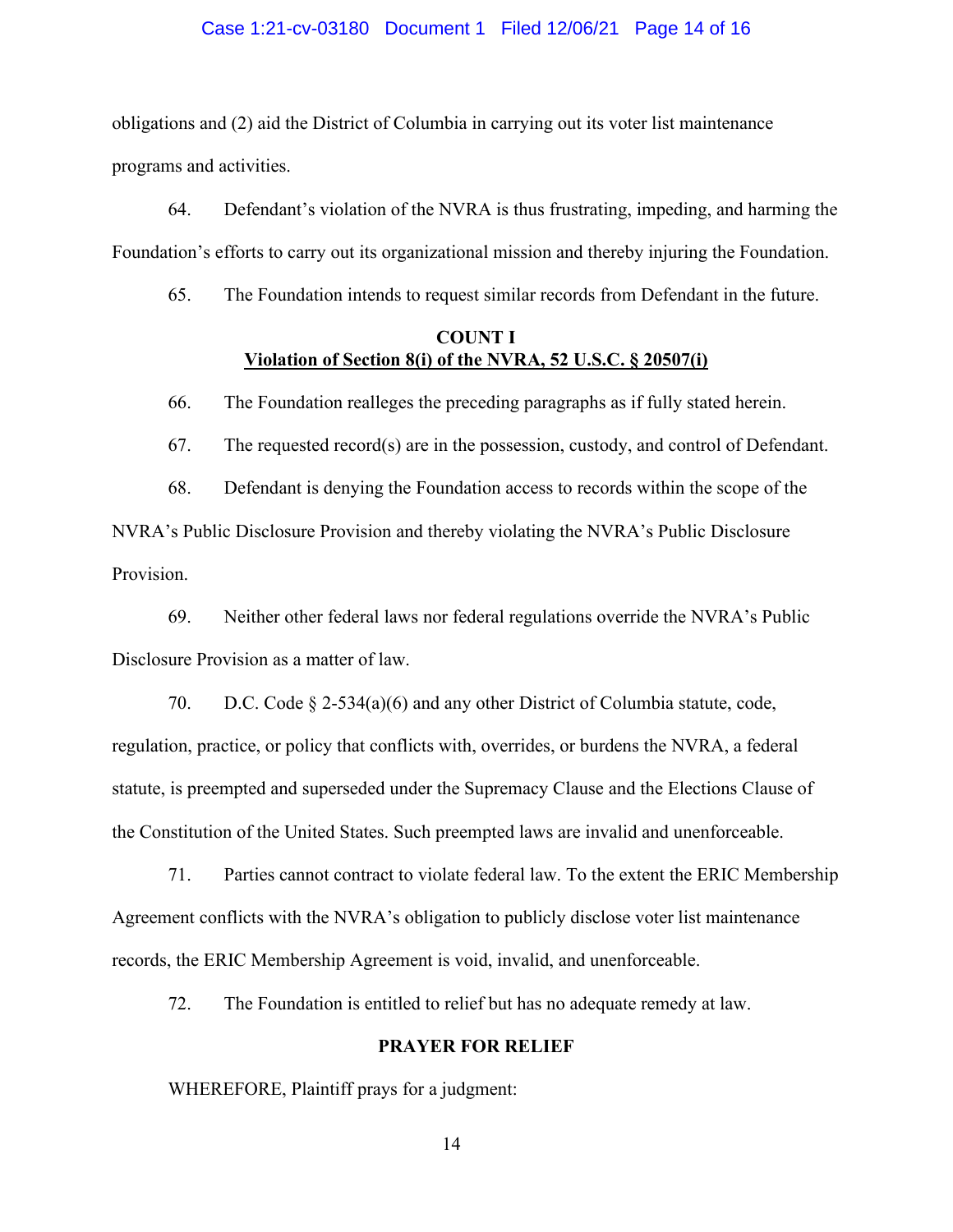### Case 1:21-cv-03180 Document 1 Filed 12/06/21 Page 15 of 16

1. Declaring that Defendant is in violation of Section 8(i) of the NVRA for denying the Foundation the opportunity to inspect and copy the ERIC Deceased Reports.

2. Declaring that Defendant is in violation of Section 8(i) of the NVRA for denying the Foundation the opportunity to inspect and copy deceased cancellation reports with voter identification numbers.

3. Declaring that Section  $8(i)$  of the NVRA preempts and supersedes D.C. Code  $\S$  2-534(a)(6) any District of Columbia statute, code, regulation, practice, or policy that prevents the Foundation from inspecting and copying the requested records.

4. Declaring Section 4(a) of the ERIC Membership Agreement and any other portion of the ERIC Membership Agreement that prevents the Foundation from inspecting and copying the requested records to be void, invalid, and unenforceable as applied to the NVRA.

5. Ordering Defendant to provide to the requested records to the Foundation.

6. Permanently enjoining Defendant from denying similar requests now and in the future.

7. Ordering Defendant to pay the Foundation's reasonable attorney's fees, including litigation expenses and costs, pursuant to 52 U.S.C. § 20510(c); and,

8. Granting the Foundation further relief that this Court deems just and proper.

Dated: December 6, 2021.

For the Plaintiff Public Interest Legal Foundation:

 /s/ Kaylan L. Phillips Kaylan L. Phillips (D.C. Bar #1011583) Noel H. Johnson\* (Wisconsin Bar #1068004) PUBLIC INTEREST LEGAL FOUNDATION 32 E. Washington St., Ste. 1675 Indianapolis, IN 46204 Tel: (317) 203-5599 Fax: (888) 815-5641